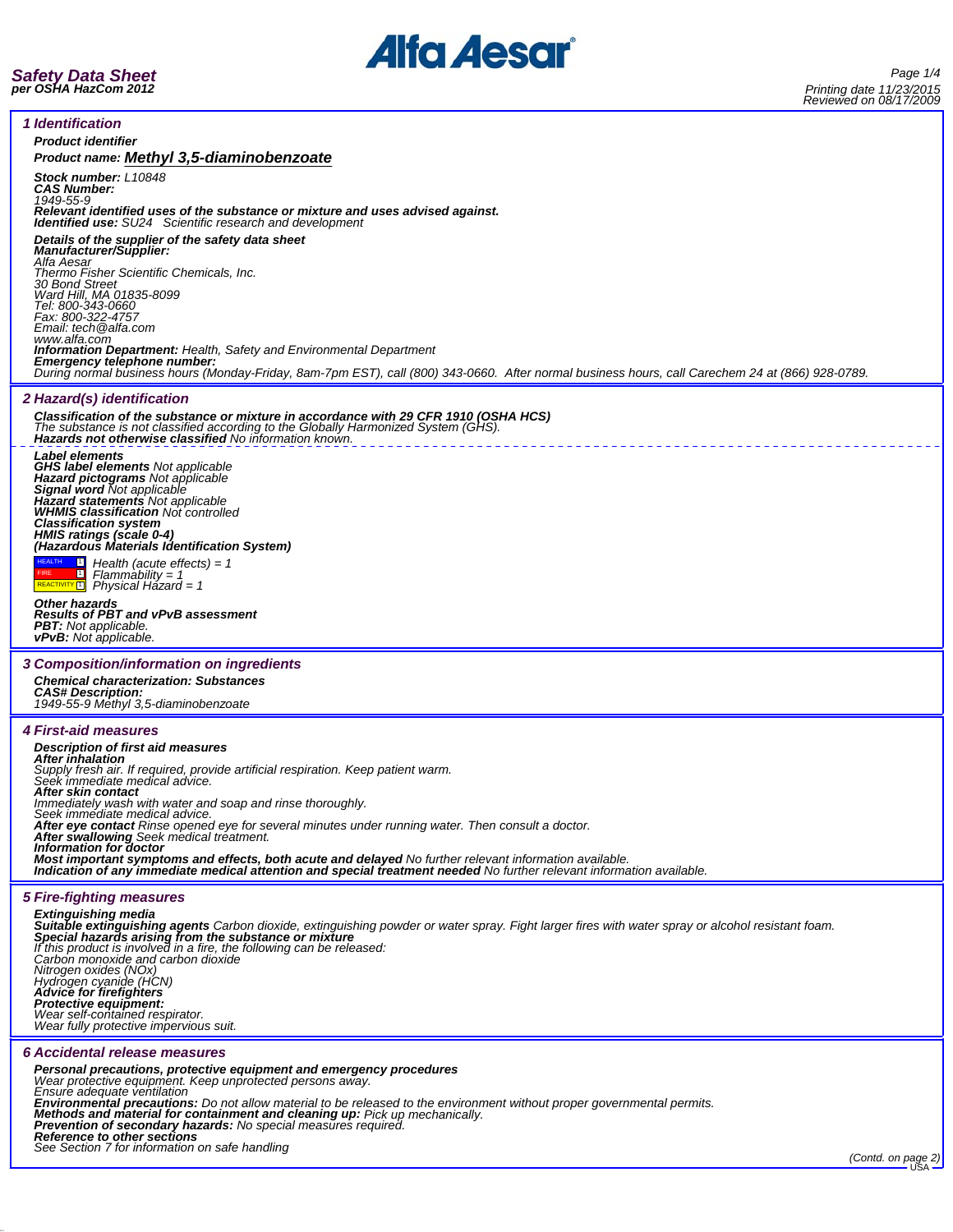| <b>Product name: Methyl 3,5-diaminobenzoate</b>                                                                                                                                                                                                                                                                                                                                                                                                                                                                                                                                                                                                                                                                                                                                                                                                                                                                                                  |                                                                                                                                                                                 |                    |  |
|--------------------------------------------------------------------------------------------------------------------------------------------------------------------------------------------------------------------------------------------------------------------------------------------------------------------------------------------------------------------------------------------------------------------------------------------------------------------------------------------------------------------------------------------------------------------------------------------------------------------------------------------------------------------------------------------------------------------------------------------------------------------------------------------------------------------------------------------------------------------------------------------------------------------------------------------------|---------------------------------------------------------------------------------------------------------------------------------------------------------------------------------|--------------------|--|
| See Section 8 for information on personal protection equipment.<br>See Section 13 for disposal information.                                                                                                                                                                                                                                                                                                                                                                                                                                                                                                                                                                                                                                                                                                                                                                                                                                      |                                                                                                                                                                                 | (Contd. of page 1) |  |
| <b>7 Handling and storage</b><br><b>Handling</b><br><b>Precautions for safe handling</b><br>Keep container tightly sealed.<br>Store in cool, dry place in tightly closed containers.<br><b>Information about protection against explosions and fires:</b> No information known.<br>Conditions for safe storage, including any incompatibilities<br><b>Storage</b><br>Requirements to be met by storerooms and receptacles: No special requirements.<br>Information about storage in one common storage facility: Store away from oxidizing agents.<br>Further information about storage conditions:<br>Keep container tightly sealed.<br>Store in cool, dry conditions in well sealed containers.<br><b>Specific end use(s)</b> No further relevant information available.                                                                                                                                                                       |                                                                                                                                                                                 |                    |  |
| 8 Exposure controls/personal protection<br>Additional information about design of technical systems:<br>Properly operating chemical fume hood designed for hazardous chemicals and having an average face velocity of at least 100 feet per minute.<br><b>Control parameters</b><br><b>Components with limit values that require monitoring at the workplace:</b> Not required.<br>Additional information: No data                                                                                                                                                                                                                                                                                                                                                                                                                                                                                                                               |                                                                                                                                                                                 |                    |  |
| <b>Exposure controls</b><br>Personal protective equipment<br>General protective and hygienic measures<br>The usual precautionary measures for handling chemicals should be followed.<br>Keep away from foodstuffs, beverages and feed.<br>Remove all soiled and contaminated clothing immediately.<br>Wash hands before breaks and at the end of work.<br>Maintain an ergonomically appropriate working environment.<br>Breathing equipment: Use suitable respirator when high concentrations are present.<br>Protection of hands:<br><i>Impervious gloves</i><br>Check protective gloves prior to each use for their proper condition.<br>The selection of suitable gloves not only depends on the material, but also on quality. Quality will vary from manufacturer to manufacturer.<br>Penetration time of glove material (in minutes) Not determined<br>Eye protection: Safety glasses<br><b>Body protection:</b> Protective work clothing. |                                                                                                                                                                                 |                    |  |
| 9 Physical and chemical properties                                                                                                                                                                                                                                                                                                                                                                                                                                                                                                                                                                                                                                                                                                                                                                                                                                                                                                               |                                                                                                                                                                                 |                    |  |
| Information on basic physical and chemical properties<br><b>General Information</b><br>Appearance:<br>Form:<br>Color:<br>Odor:<br><b>Odor threshold:</b>                                                                                                                                                                                                                                                                                                                                                                                                                                                                                                                                                                                                                                                                                                                                                                                         | Crystalline powder<br>Liáht brown<br><i><b>Odorless</b></i>                                                                                                                     |                    |  |
| pH-value:                                                                                                                                                                                                                                                                                                                                                                                                                                                                                                                                                                                                                                                                                                                                                                                                                                                                                                                                        | Not determined.<br>Not applicable.                                                                                                                                              |                    |  |
| <b>Change in condition</b><br><b>Melting point/Melting range:</b><br>Boiling point/Boiling range:<br>Sublimation temperature / start:                                                                                                                                                                                                                                                                                                                                                                                                                                                                                                                                                                                                                                                                                                                                                                                                            | 131-134 °C (268-273 °F)<br>Not determined<br><b>Not determined</b>                                                                                                              |                    |  |
| <b>Flash point:</b><br><b>Flammability (solid, gaseous)</b><br>lanition temperature.<br>Decomposition temperature:<br>Auto igniting:                                                                                                                                                                                                                                                                                                                                                                                                                                                                                                                                                                                                                                                                                                                                                                                                             | Not applicable<br>Not determined.<br>Not determined<br>Not determined<br>Not determined.                                                                                        |                    |  |
| Danger of explosion:<br><b>Explosion limits:</b><br>Lower:<br><b>Upper:</b><br>Vapor pressure:<br>Density:<br><b>Relative density</b><br><b>Vapor density</b><br><b>Evaporation rate</b><br>Solubility in / Miscibility with                                                                                                                                                                                                                                                                                                                                                                                                                                                                                                                                                                                                                                                                                                                     | Product does not present an explosion hazard.<br>Not determined<br>Not determined<br>Not applicable.<br>Not determined<br>Not determined.<br>Not applicable.<br>Not applicable. |                    |  |
| Water:<br>Insoluble<br><b>Partition coefficient (n-octanol/water):</b> Not determined.<br>Viscosity:<br>dynamic:<br>Not applicable.                                                                                                                                                                                                                                                                                                                                                                                                                                                                                                                                                                                                                                                                                                                                                                                                              |                                                                                                                                                                                 |                    |  |
| kinematic:<br><b>Other information</b>                                                                                                                                                                                                                                                                                                                                                                                                                                                                                                                                                                                                                                                                                                                                                                                                                                                                                                           | Not applicable.<br>No further relevant information available.                                                                                                                   |                    |  |
| <b>AO Crahilling and vanafields</b>                                                                                                                                                                                                                                                                                                                                                                                                                                                                                                                                                                                                                                                                                                                                                                                                                                                                                                              |                                                                                                                                                                                 |                    |  |

## *10 Stability and reactivity*

**Reactivity** No information known.<br>Chemical stability Stable under recommended storage conditions.<br>Thermal decomposition / conditions to be avoided: Decomposition will not occur if used and stored according to specificatio *Incompatible materials: Oxidizing agents Hazardous decomposition products: Carbon monoxide and carbon dioxide Nitrogen oxides (Contd. on page 3)* USA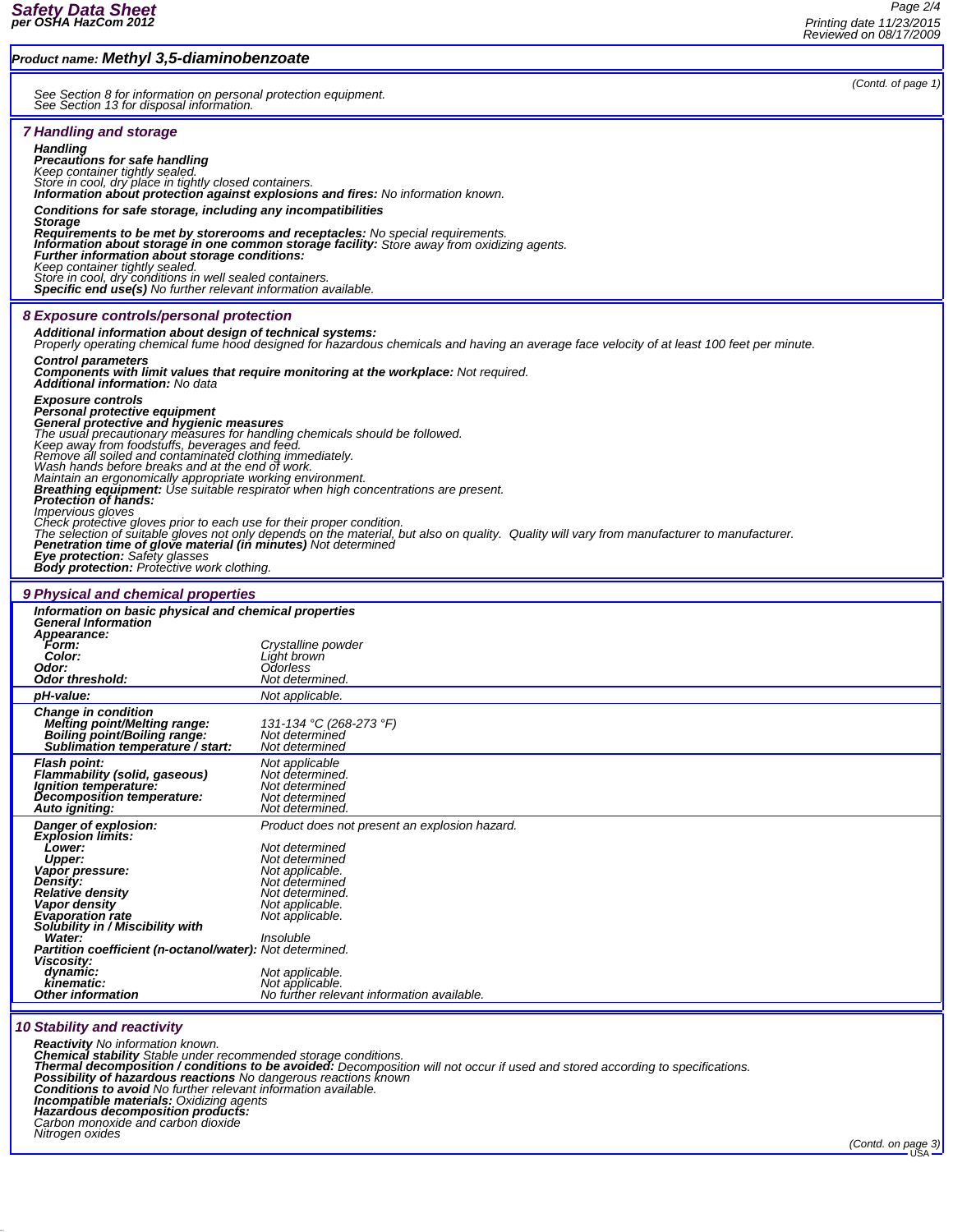# *Product name: Methyl 3,5-diaminobenzoate*

*Page 3/4 Printing date 11/23/2015 Reviewed on 08/17/2009*

| (Contd. of page 2)                                                                                                                                                                                                                                                                                                                                                                                                                                                                                                                                                                                                                                                                                                                                                                                                                                                                                                                                                 |
|--------------------------------------------------------------------------------------------------------------------------------------------------------------------------------------------------------------------------------------------------------------------------------------------------------------------------------------------------------------------------------------------------------------------------------------------------------------------------------------------------------------------------------------------------------------------------------------------------------------------------------------------------------------------------------------------------------------------------------------------------------------------------------------------------------------------------------------------------------------------------------------------------------------------------------------------------------------------|
| Carcinogenicity: No classification data on carcinogenic properties of this material is available from the EPA, IARC, NTP, OSHA or ACGIH.<br>Specific target organ system toxicity - repeated exposure: No effects known.<br>Specific target organ system toxicity - single exposure: No effects known.<br>Additional toxicological information: To the best of our knowledge the acute and chronic toxicity of this substance is not fully known.                                                                                                                                                                                                                                                                                                                                                                                                                                                                                                                  |
| Do not allow material to be released to the environment without proper governmental permits.                                                                                                                                                                                                                                                                                                                                                                                                                                                                                                                                                                                                                                                                                                                                                                                                                                                                       |
| <b>Recommendation</b> Consult state, local or national regulations to ensure proper disposal.                                                                                                                                                                                                                                                                                                                                                                                                                                                                                                                                                                                                                                                                                                                                                                                                                                                                      |
|                                                                                                                                                                                                                                                                                                                                                                                                                                                                                                                                                                                                                                                                                                                                                                                                                                                                                                                                                                    |
| None                                                                                                                                                                                                                                                                                                                                                                                                                                                                                                                                                                                                                                                                                                                                                                                                                                                                                                                                                               |
| None                                                                                                                                                                                                                                                                                                                                                                                                                                                                                                                                                                                                                                                                                                                                                                                                                                                                                                                                                               |
| None<br>9 Miscellaneous dangerous substances and articles.<br>None                                                                                                                                                                                                                                                                                                                                                                                                                                                                                                                                                                                                                                                                                                                                                                                                                                                                                                 |
|                                                                                                                                                                                                                                                                                                                                                                                                                                                                                                                                                                                                                                                                                                                                                                                                                                                                                                                                                                    |
| None                                                                                                                                                                                                                                                                                                                                                                                                                                                                                                                                                                                                                                                                                                                                                                                                                                                                                                                                                               |
| Not applicable.                                                                                                                                                                                                                                                                                                                                                                                                                                                                                                                                                                                                                                                                                                                                                                                                                                                                                                                                                    |
| Not applicable.                                                                                                                                                                                                                                                                                                                                                                                                                                                                                                                                                                                                                                                                                                                                                                                                                                                                                                                                                    |
| Transport in bulk according to Annex II of MARPOL73/78 and the IBC Code Not applicable.                                                                                                                                                                                                                                                                                                                                                                                                                                                                                                                                                                                                                                                                                                                                                                                                                                                                            |
| Not dangerous according to the above specifications.                                                                                                                                                                                                                                                                                                                                                                                                                                                                                                                                                                                                                                                                                                                                                                                                                                                                                                               |
| No                                                                                                                                                                                                                                                                                                                                                                                                                                                                                                                                                                                                                                                                                                                                                                                                                                                                                                                                                                 |
| Safety, health and environmental regulations/legislation specific for the substance or mixture<br>This product is not listed in the U.S. Environmental Protection Agency Toxic Substances Control Act Chemical Substance Inventory. Use of this product is restricted<br>to research and development only. This product must be used by or directly under the supervision of a technically qualified individual as defined by TSCA. This<br>product must not be used for commercial purposes or in formulations for commercial purposes.<br>SARA Section 313 (specific toxic chemical listings) Substance is not listed.<br><b>Information about limitation of use:</b> For use only by technically qualified individuals.<br>Other regulations, limitations and prohibitive regulations<br>Substance of Very High Concern (SVHC) according to the REACH Regulations (EC) No. 1907/2006. Substance is not listed.<br>The conditions of restrictions according to A |
|                                                                                                                                                                                                                                                                                                                                                                                                                                                                                                                                                                                                                                                                                                                                                                                                                                                                                                                                                                    |